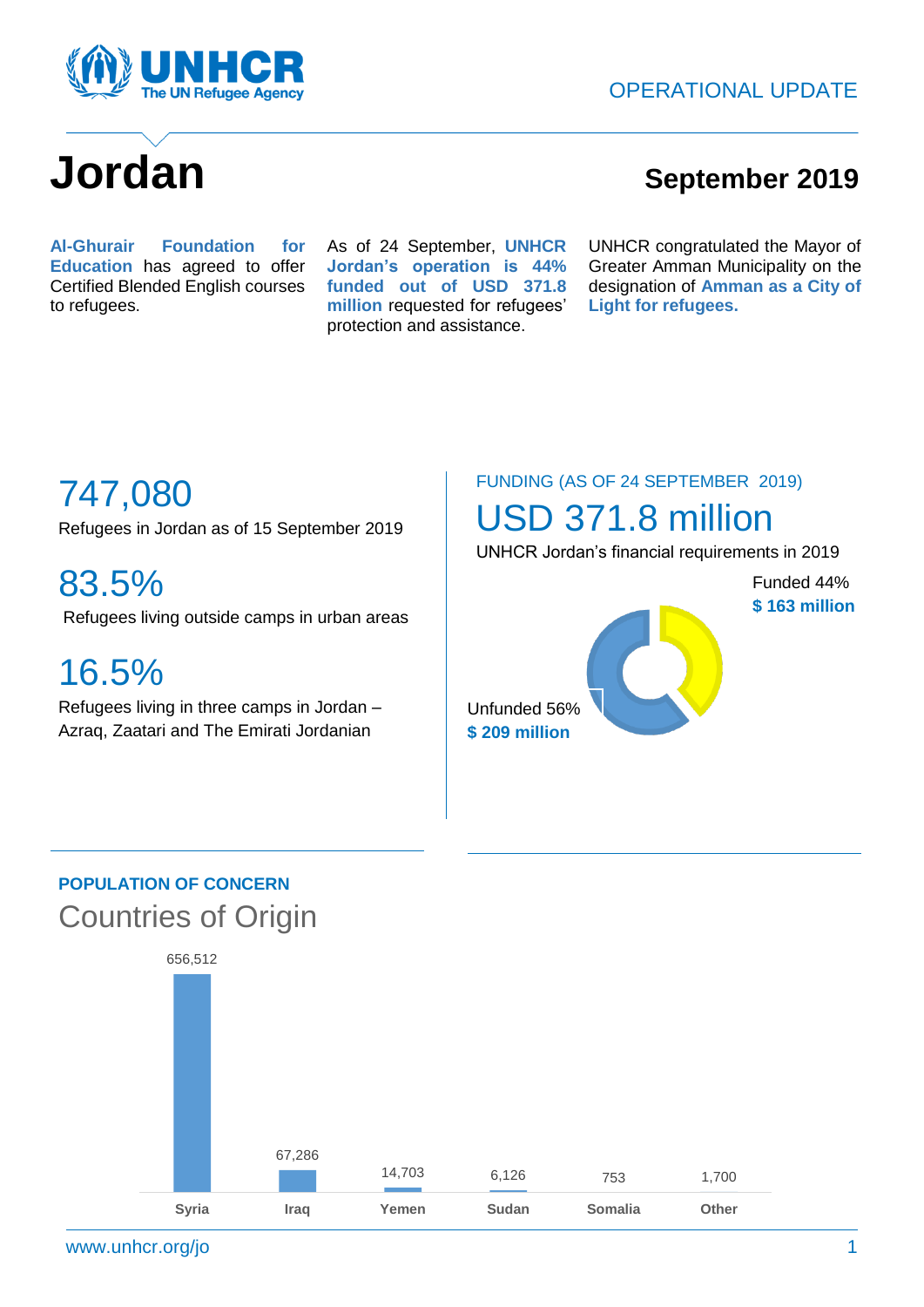

#### **PROTECTION**

- As part of community outreach, UNHCR runs 38 mobile helpdesks in eight different governorates across the country where refugees are able to approach UNHCR with any legal or protection issues they may have aside the registration centres in Amman, Irbid and Mafraq or those in Azraq and Zaatari. During the month of August, a total of 873 families were assisted or counselled on cash assistance, access to health or other services, legal assistance regularization of status and resettlement among others. Furthermore 1,812 Syrian and 373 non-Syrian families were provided with renewal and registration appointments at the helpdesks.
- **UNHCR Jordan has one of the largest refugee helplines in the world.** In August, the Helpline answered 358,785 calls. Since its inception in 2008, UNHCR staff on the helpline have responded to over 3 million calls, giving support and advice on a range of issues to refugees across the Kingdom. Calls mainly regarded the following issues: Basic Needs Assistance, including Cash Assistance, Registration, Resettlement and other issues. The system uses Interactive Voice Response (IVR) technology, where automated information is delivered on key topics, while 14 dedicated staff are available for emergency calls. On the 4<sup>th</sup> of August, Helpline updated its IVR system; the new version includes newly added services such as: an English language version, primary phone number campaign, and additional options under the menus.
- During the month of August 2019, UNHCR Inter-Agency Coordination lead consultations with MoPIC on the **new Jordan Response Plan (JRP) 2020-2022**. The new JRP structure, its pillars and sectors aligned to the Sustainable Development Goals (SDG) as well as the Global Compact on Refugees were developed and presented by MoPIC at an extraordinary Humanitarian Partners' Forum (HPF) meeting on 28 August as well as at the Humanitarian Development Partner Group the following day.

#### **COMMUNITY EMPOWERMENT AND SELF RELIANCE**

- In Azrag camp, as of July 30th, a total of 3,348 **work permits** are registered in the work permit database. The total number of work permits registered with the Ministry of Labour (MoL) database as of July 30th 2019 amounts to 9,720 work permits as the MoL had started issuing work permits since 2017 and prior to the inauguration of Azraq Camp Employment (ACE) in February 2018. During August, a total of 102 permit applications were received through the ACE office, out of which 95 for agriculture and 7 for construction requests; 38 permits to work in agriculture were approved.
- In Azraq camp, the total number of individuals registered in the **Incentive Based Volunteers (IBV)** scheme reached 16,854, with 10,223 males and 6,631 females. During August, a total of 293 new IBV applications were received, of which 187 from females, 106 from males;2 persons with disabilities also applied.
- In Zaatari camp, the **Office of Employment** had a 2% increase in active work permits by the end of July; the total number reached 12,809, out of which 16% have been issued to women. Work permit-holders now represent approximately 37% of the Zaatari camp working age population (18 to 60 years); moreover, 231 refugees registered their newly issued work permits on the UNHCR/SRAD system facilitating entry-exit from camp for permit holders.
- In Zaatari camp, the number of IBV participants in July increased by 5% and reached 5,323 individuals; the percentage of women engaged in IBV opportunities increased by 2% to reach 37%.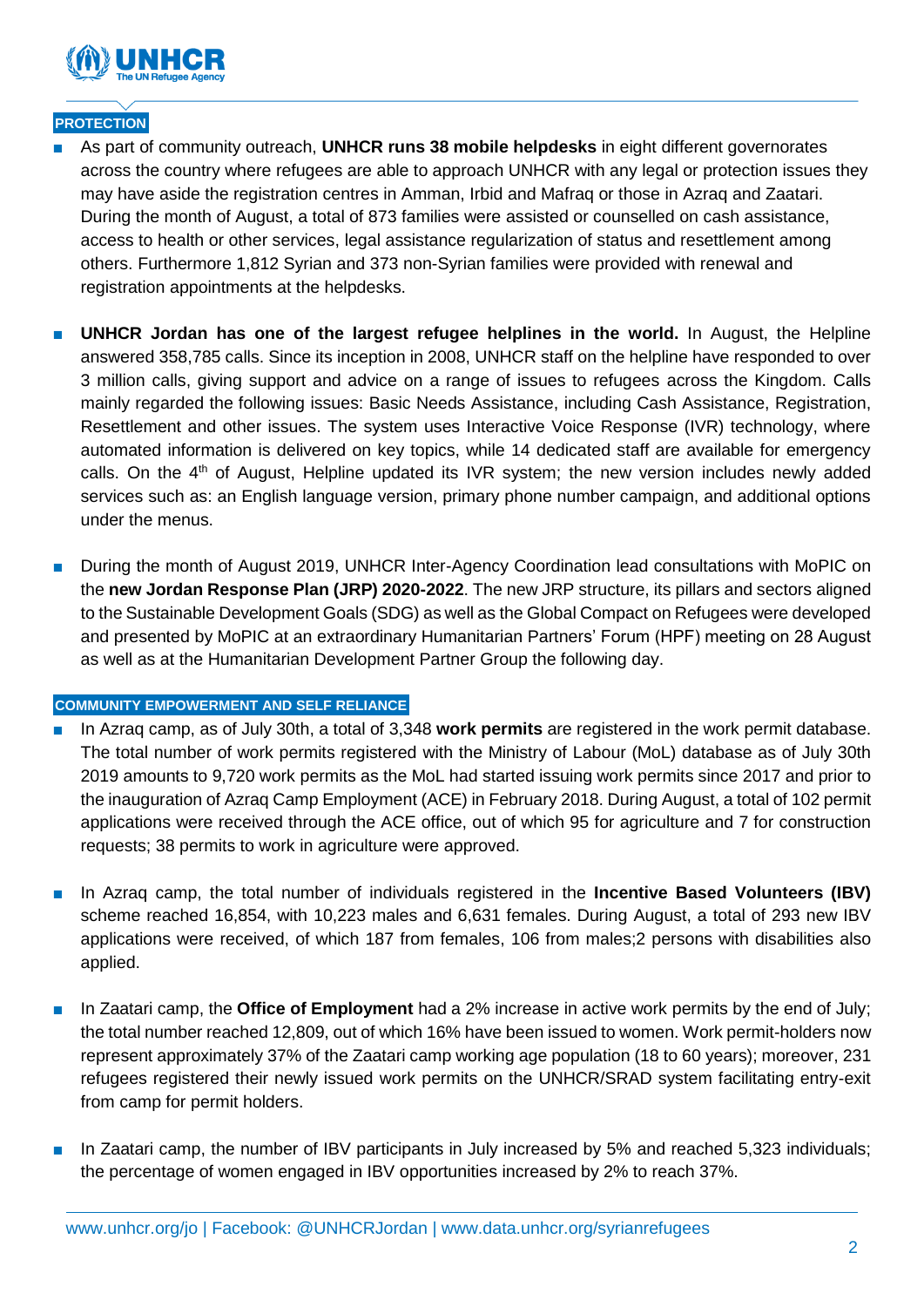

- Jordan counts 25 UNHCR supported **Community Support Committees** (CSCs) across the country, jointly run by Jordanian and refugee representatives of different nationalities. In August, around 5,600 individuals of different nationalities participated in different activities, such as celebration of major events (the World Youth day, Eid Al-Adha), as well as practical trainings and workshops on printing and computer techniques and awareness-raising sessions about parenting practices and strategies.
- Upon invitation of JOHUD, UNHCR presented "Livelihoods and Economic Inclusion at UNHCR" at the opening ceremony of the 'Ebtekarthon', which is a start-up support project targeting Jordanians and Syrians.

#### **CASH ASSISTANCE FOR BASIC NEEDS**

- In August, **Social Transfers (Monthly Cash for Basic Needs Assistance)** reached 28,502 families (123,327 individuals) of which 26,144 families are Syrians, and 2,358 of other nationalities. Cash assistance is meeting the majority of beneficiaries' basic needs by helping them afford rent and pay monthly bills. It is also improving their lives by having a positive impact on beneficiaries' psychological well-being, food security, health and educational access, and financial stability.
- Preparatory work for **mobile wallet distribution** continued to progress. In August, two pilots were successfully conducted with a total of 28 beneficiaries. The aim of the pilots was to test both the manual and iris-based onboarding modalities, as well as the creation of a Mobile Wallet Master List, which will be used to manage the payments. Based on the results of the pilots, lessons learned were drawn and will guide the implementation of the next steps.

#### **EDUCATION**

■ UNHCR Jordan was granted the **Abdul Azeez Al Ghurair for Education Funds** to improve education opportunities for refugees. Of the 65 proposals submitted in March 2019, UNHCR Jordan's Education proposal was selected along with only one other proposal from Jordan (RI). UNHCR obtained the approval on Al-Ghurair Foundation for Education for its educational proposal that aims to offer Certified Blended English courses to refugee learners, and support the provision of tuition school fees, kits, homework support classes, and transportation fees to vulnerable groups of refugee children. The proposal aims at enhancing school enrolment and increasing children skills and knowledge. His Excellency Abdul Aziz Al Ghurair and his delegation visited Azraq camp, including its Connected Learning Hub, on 08 September.

#### **HEALTH**

- In August, a total of 2,627 patients were received at the **United Nations Rukban clinic** at the North East border of Jordan with Syria; many of the patients struggling with chronic diseases which require regular periodic visits to monitor and evaluate therapeutic outcomes and which would require an improved accessibility. In addition, 27 referrals were made for further treatment at hospitals in Jordan; 37% of secondary and tertiary referrals were for obstetrics and gynecology.
- By the end of August 2019, UNHCR served around 2,073 beneficiaries through its **Cash-for-Health** programme.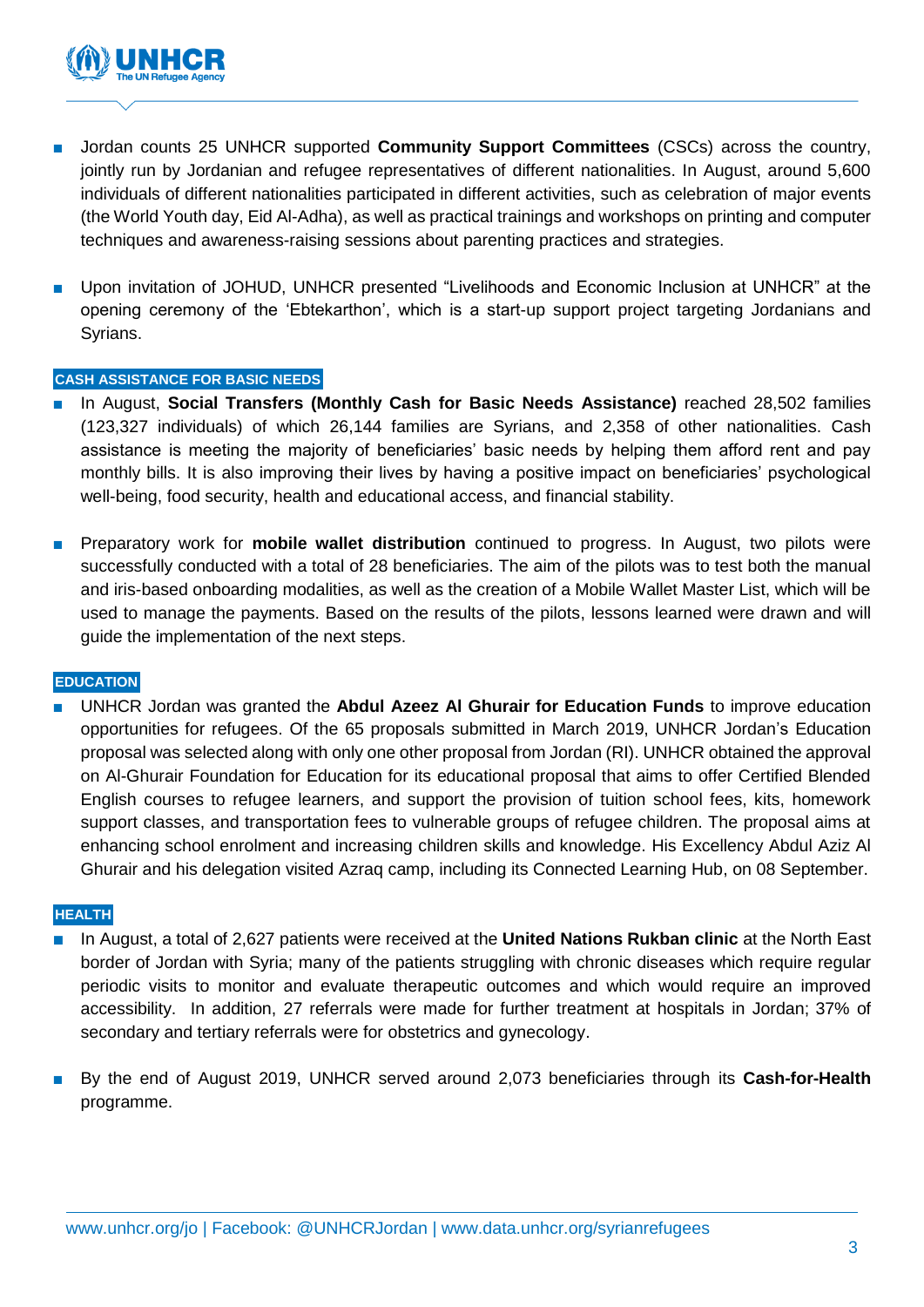

### Donor and High-Profile Visits to UNHCR Jordan

- City of lights ceremony: On 1 August the UNHCR Jordan Representative presented the Mayor of Greater Amman Municipality His Excellency Dr. Yousef Al Shawarbeh and his Deputy Eng. Hazem Naimat a letter from the High Commissioner, congratulating them on the designation of Amman as a City of Light. Amman was highlighted as a City of Light by the High Commissioner on World Refugee Day, a designation for cities which have demonstrated tolerance, diversity, acceptance and hospitality to refugees. The ceremony was attended by around 80 representatives including district directors, advisors and council members from the Municipality, with an official plaque unveiled at the Mayor's Office.
- HRH Prince Hassan visited Zaatari camp on 04 August. The VIP delegation received general briefings from SRAD, WFP, UNICEF and UNHCR. The delegation visited also Tazweed Supermarket, one of the Makani Centers, and the Art Gallery located in the Community Center, where the Prince focused on digitization of the paintings and drawings by the artists in order to enhance e-commerce and enable access to a global market. The HRH met the TIGER girls where the Prince stated that the group could be engaged in some programs with his foundation (Alhasan Youth Award) and instructed his team to work with UNHCR on this.
- A mission of Japan4UNHCR visited UNHCR Jordan from 19 23 August; the mission was headed by the newly appointed Communications Director of Japan4UNHCR, Tomoko Nagano, a well-known television personality as well as Managing Editor of Huffington Post Japan. The mission gathered footage and background material for upcoming fundraising campaigns, visiting Azraq refugee camp, Nuzha community centre in Amman and visiting a family benefiting from cash assistance.
- On 21 August, UNHCR Jordan participated in an event for World Humanitarian Day with the US Embassy in Amman. Displaying 10 pieces of art painted be refugees, the reception was hosted at the Chargé D'Affaires residence and attended by members of the international community in Jordan. The art work on display prompted productive discussions among the invitees about the talent and skills within the refugee community and sales generated valuable income for the refugee artists represented.
- Two US delegations visited UNHCR on 22 August: PRM Director for Asia and Near East, Amy Schedlbauer, as well as Senate Foreign Relations Committee Staffers Colin Brooks, (Middle East Majority PSM) and Andy Olson (Majority Deputy Staff Director). The delegations received a briefing from UNHCR Sr. Management on the refugee situation in Jordan. They visited UNHCR Registration Center Amman, the Helpline and the Cash demo ATM.
- A mission of the Korean Embassy headed by newly appointed Ambassador H.E Mr. Lee Jae-wan visited Zaatari camp on 29 August. The delegation received a general briefing from SRAD, WFP, UNICEF and UNHCR. It also visited one of the camp schools, was briefed by UNICEF on the WASH situation, and met the refugees who are managing one of the Makani Centers.
- USA4UNHCR collaborator Samuel Fox visits Jordan. Fox, who is also a US based lawyer, philanthropist and the founder of organisation JerseyEX visited Azraq and Zaatari camps on 27-28 August. The visit was part of the organizations' ongoing work to promote hygiene and education in partnership with key football personalities and teams. Mr Fox first visited Azraq camp in Jordan in 2014, which inspired the inception of JerseyEX. During his recent visit he provided football jerseys for distribution to refugees, while also gathering footage to highlight refugees within his organization's global hygiene campaign videos.